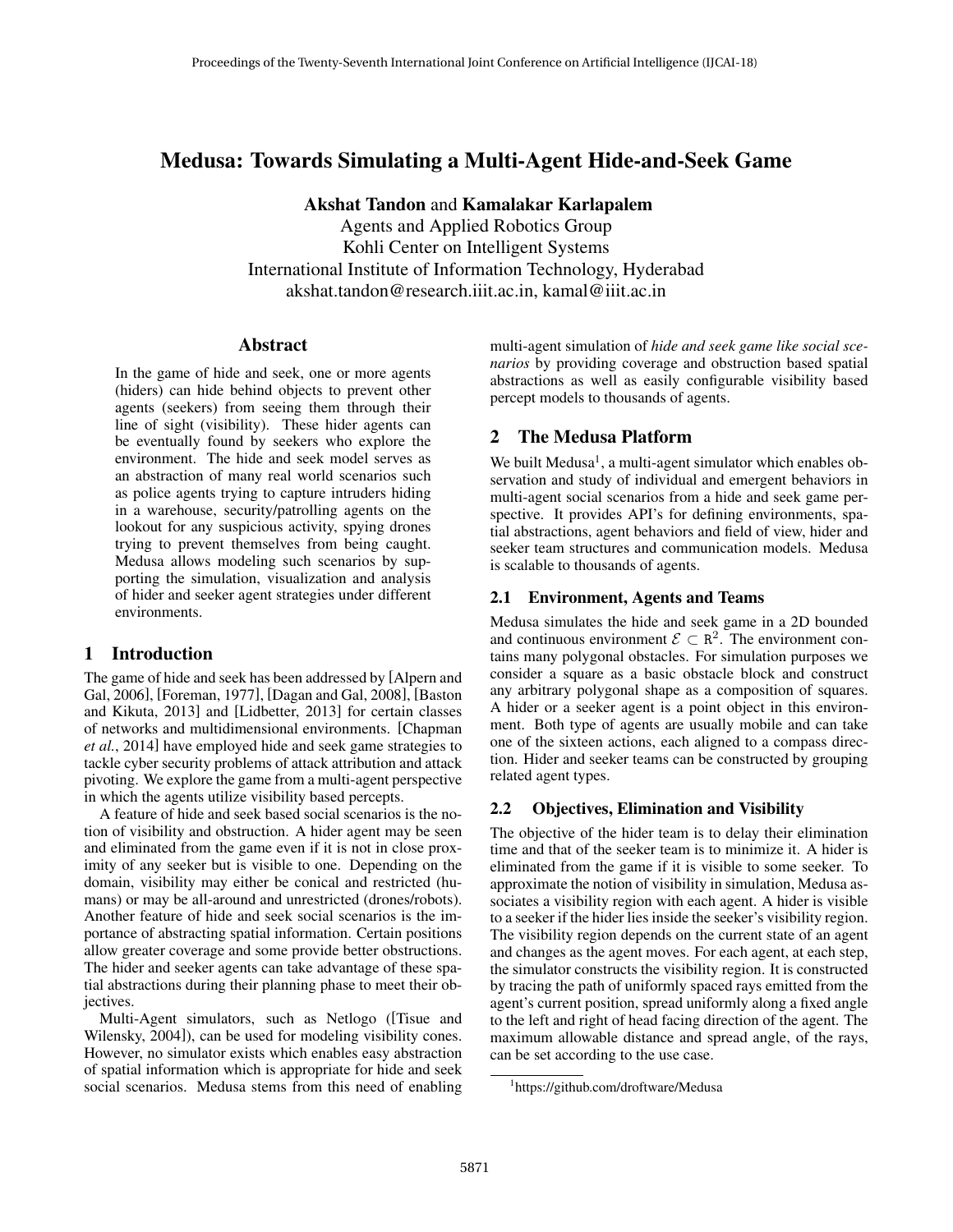



(a) Positions labeled 1,2,3,4,5 are the strategic points. Note the visibility region associated with the agent.

(b) Triangles are  $SP$ , stars are  $\mathcal{CP}$  and the yellow lines form the contours.

Figure 1: Spatial abstractions used during the planning phase

#### 3 Spatial Abstractions

#### 3.1 Strategic and Coverage Points

Given a map of the environment, Medusa provides several default spatial abstractions which can be utilized by agent strategies. A strategic point can be used as an abstraction for a hiding location. It is the mid point of an edge of a square obstacle. Each obstacle yields a set of strategic points and the union of these sets constitute the strategic points set  $\mathcal{SP}$ , of the environment  $\mathcal{E}$ .

A coverage point can be used as an abstraction for a seeking location. A coverage point is a point from which one or more strategic points are visible, if scanned in all the directions. It is said to cover the strategic points which are visible to it. An optimal set of coverage points  $\mathcal{CP}$ is obtained by (1) enumerating over the maximal cliques [Bron and Kerbosch, 1973] of the visibility graph  $\mathcal{V} \mathcal{G}$  where  $\mathcal{VG}.\nnodes = \mathcal{SP}$  and  $\mathcal{VG}.\nedges = \{(u, v) \in \mathcal{SP}^2 | \exists w \in \mathcal{SP}^2 \}$  $\mathcal{E}$ , u and v are visible from w, (2) finding the smallest set of coverage points required for covering the strategic points corresponding to the nodes of enumerated clique and (3) taking the union of these coverage point sets. Maximal cliques of the visibility graph are considered because a maximal clique of  $\mathcal{VG}$  encapsulates the set of strategic points which are visible to each other. Computational cost is reduced for the above algorithm by considering a discretized grid cell version  $\mathcal G$  of environment  $\mathcal{E}$ . Each cell of  $\mathcal{G}$  is represented by its center coordinates.

To find the smallest set of coverage points corresponding to a clique, iterate over all grid cells visible from some node (i.e. strategic point) of that clique and find the cell which covers the maximum number of nodes (i.e. strategic point) of that clique. If the found cell covers all the strategic points of the clique, return the center coordinates corresponding to the cell as the sole member of the coverage points set, else remove the strategic points covered by the found cell from the clique and feed the modified clique back to the algorithm to recursively find remaining coverage points.

#### 3.2 Coverage Contours

We partition  $\mathcal{CP}$  into ordered sets, called coverage contours, which have multiple common strategic points among themselves. Doing this enables a planner to exploit the



Figure 2: Architecture of Medusa

locality around a coverage point better. These coverage contours can serve as abstractions of traversal routes for the seekers and can be obtained by enumerating over the connected components of the coverage graph  $\mathcal{CG}$  where  $\mathcal{CG}.\textit{nodes} = \mathcal{CP}$  and  $\mathcal{CG}.\textit{edges} = \{(u, v) \in \mathcal{CP}^2 | \exists (w, x) \in \mathcal{CP}^2 \}$  $\mathcal{SP}^2$ , w and x are visible from both u and v} followed by performing a postorder depth first search traversal to get an ordering.

#### 4 Architecture

A hider or seeker agent's strategy is specified by the *Agent* module. It interacts with the *Message* module for the purpose of sending and receiving messages from other team mates and the *MapManager* module to process the environment and store it in the form of suitable spatial abstractions. A strategy can be described by defining the action which an agent should take and the messages it should send given a percept i.e. whether an agent is visible or not, history sequence and messages received. A hider or seeker team is specified using the *Team* module. A team can comprise of different agent types following different agent strategies. The *Team* module facilitates message passing among team members and connects individual agents to the *Simulator* module. The *Experiment* module specifies the context of the simulation i.e. environment map to be used, hider and seeker team types (agent strategies), number of hider and seeker agents, whether logging or visualization of the simulation is required or not, velocity of the agents, extent of an agents field of view and number of rays used to trace a visibility region. This context information is used by the *Simulator* module to instantiate the environment and the specified hider and seeker agents. It coordinates with the *Team* module to execute the actions dictated by the agents by changing their position as well as their visibility region. It also provides the visibility percept back to the agents. *Visualization* module shows the animation of the game played by hiders and seekers. It can provide both online (real-time) and off-line visualization (using replay log) of the game simulation.

#### 5 Demonstration

In the demonstration, we will show the simulation in various environment scenarios. Visitors can even play against our strategies [Tandon and Karlapalem, 2018]. Video of our system and related simulations can be found at - https: //youtu.be/c U5MB6YhDY.